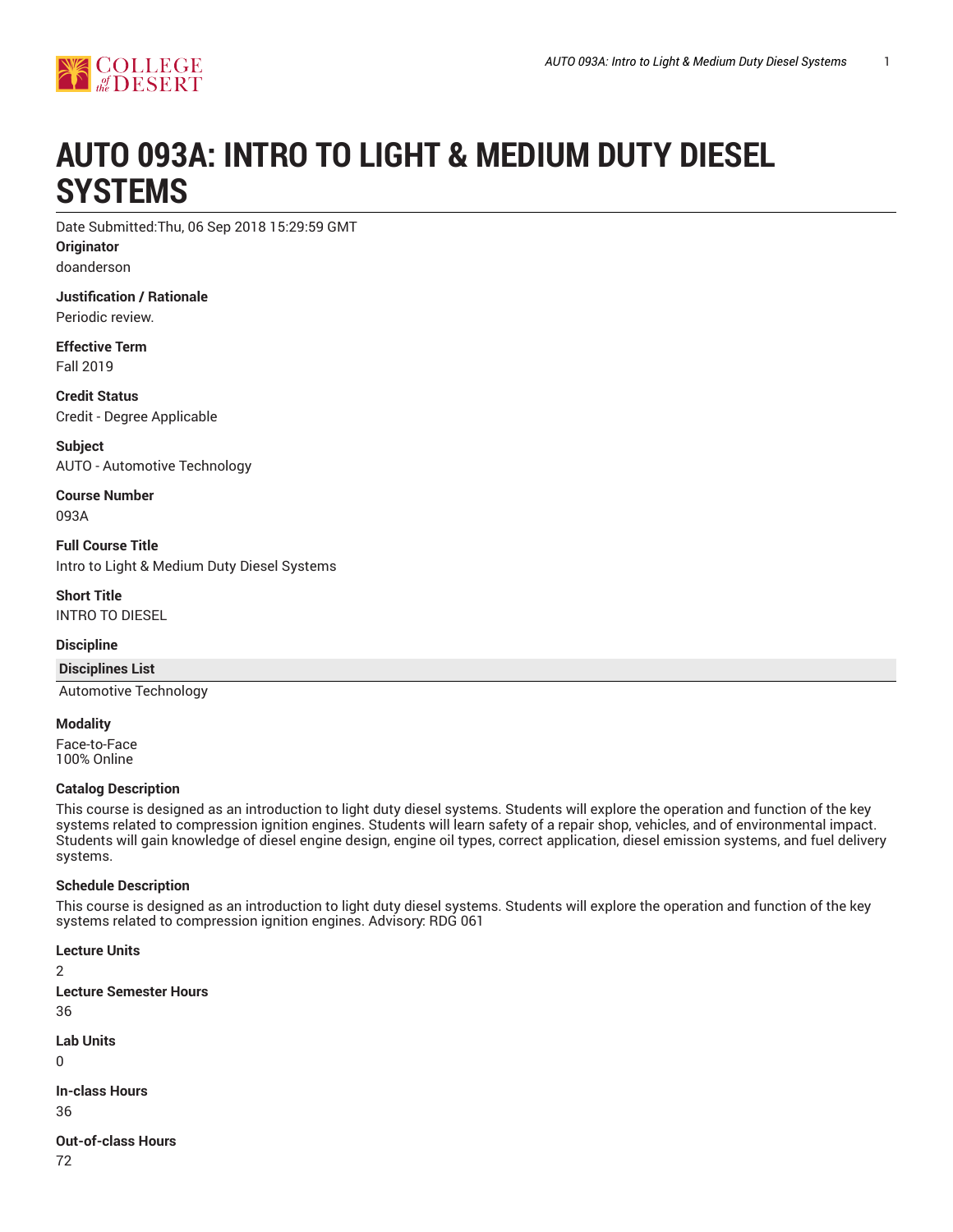



## **Total Course Units**

2 **Total Semester Hours** 108

# **Prerequisite Course(s)**

Advisory: RDG 061

## **Required Text and Other Instructional Materials**

**Resource Type**

Web/Other

## **Open Educational Resource**

Yes

**Year**

2018

### **Description**

Electude - https://www.electude.com/ https://cacollegeofthedesert.electude.com/bundlelist\_0

#### **Class Size Maximum**

35

#### **Entrance Skills**

ADVISORY SKILLS: Use various reading strategies to prepare, read and comprehend expository text

### **Prerequisite Course Objectives**

RDG 061-Use SQ3R /or SOAR along with outlining, note-taking, mapping summarizing and other strategies to prepare, read, comprehend expository text.

### **Entrance Skills**

Read a variety of texts fluently

### **Prerequisite Course Objectives**

RDG 061-Read a variety of texts fluently.

### **Entrance Skills**

Write organized summaries reactions that capture main idea and supporting details

#### **Prerequisite Course Objectives**

RDG 061-Write organized summaries reactions that capture main idea and supporting details.

#### **Entrance Skills**

Understand multiple word meanings, uses synonyms

#### **Prerequisite Course Objectives**

RDG 061-Understand multiple word meanings, uses synonyms

#### **Course Content**

- Job opportunities and certifications
- History of the diesel engine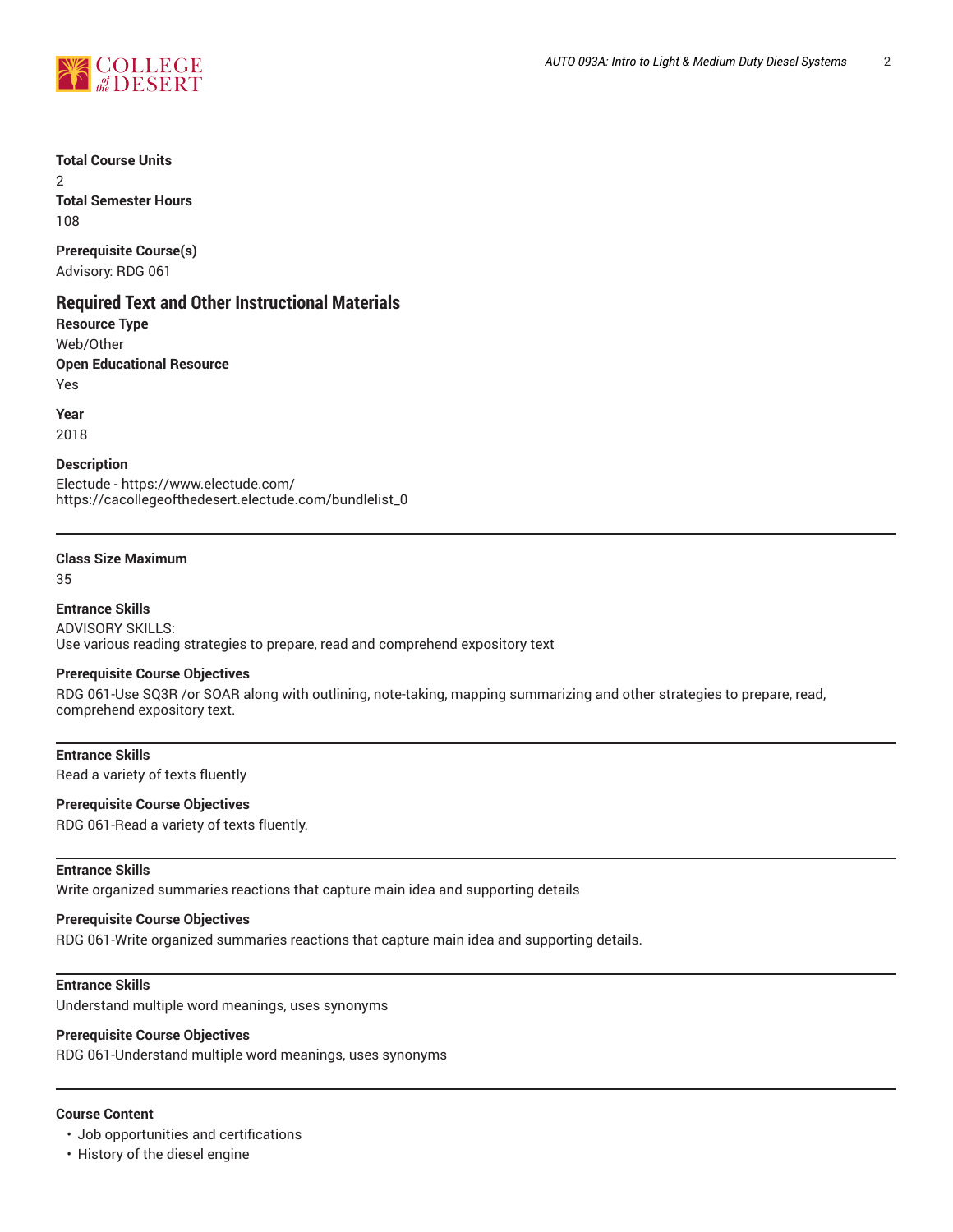

- Origin of the diesel engine
- Applications of diesel engines
- Gasoline/diesel configurations
- Future
- Safety
	- Shop tools and repair tools
	- Shop safety
	- Vehicles safety
- Introduction:
	- 4-stroke
	- 2-stroke
- Diesel systems maintenance
- Lubrication System
	- Lubrication
	- Lubrication components
- Cooling system
	- Cooling
	- Cooling system components
- Diesel Fuel
- Introduction
- Characteristics
- Emissions systems
- Component Identification
- Service Precautions

## **Course Objectives**

|             | <b>Objectives</b>                                             |
|-------------|---------------------------------------------------------------|
| Objective 1 | Recognize job opportunities offered for diesel engine repair. |
| Objective 2 | Recognize certifications of diesel engine repair              |
| Objective 3 | Differentiate pertinent information for documentation         |
| Objective 4 | Ascertain environmental impact of diesel engines              |
| Objective 5 | Decipher importance of personal safety and shop safety        |
| Objective 6 | Deduce correct oil applications                               |
| Objective 7 | Describe basic function and operation of key diesel systems.  |

## **Student Learning Outcomes**

|           | Upon satisfactory completion of this course, students will be able to:                                         |
|-----------|----------------------------------------------------------------------------------------------------------------|
| Outcome 1 | Distinguish the importance of proper maintenance of light duty diesel engines is critical to proper operation. |
| Outcome 2 | Deduce employment opportunities in the automotive field for light duty diesel technicians.                     |

### **Methods of Instruction**

| <b>Method</b>                  | Please provide a description or examples of how each instructional<br>method will be used in this course.          |
|--------------------------------|--------------------------------------------------------------------------------------------------------------------|
| Technology-based instruction   | Electude learning: Web-based, interactive modules. Each module<br>includes chapter review and quizzes.             |
| Supplemental/External Activity | Students may be required to visit an automotive service and repair<br>facility of their choice and write a report. |
| Self-exploration               | Internet research covering a subject of choice.                                                                    |
| <b>Role Playing</b>            | Student are required to participate in classroom discussions on a weekly<br>basis.                                 |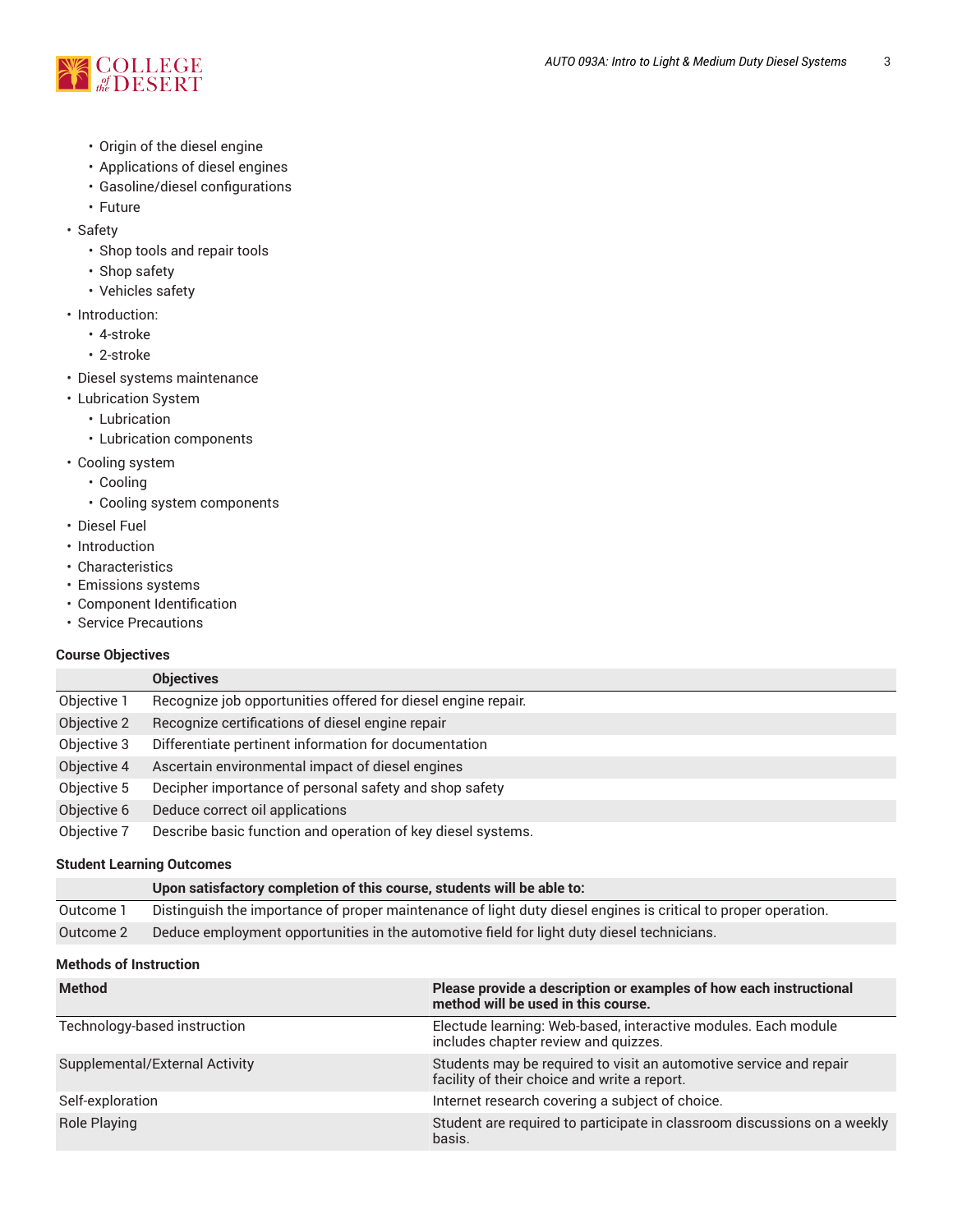

| <b>Discussion</b>            | Student are required to participate in classroom discussions on a weekly<br>basis. |  |
|------------------------------|------------------------------------------------------------------------------------|--|
| Collaborative/Team           | Student are required to participate in classroom discussions on a weekly<br>basis. |  |
| Participation                | Student are required to participate in classroom discussions on a weekly<br>basis. |  |
| Lecture                      | Weekly discussions                                                                 |  |
| <b>Methods of Evaluation</b> |                                                                                    |  |
| <b>Method</b>                | Please provide a description or examples of how<br><b>Type of Assignment</b>       |  |

|                                         | each evaluation method will be used in this course.                                                    |                     |
|-----------------------------------------|--------------------------------------------------------------------------------------------------------|---------------------|
| College level or pre-collegiate essays  | Final paper may be assigned to evaluate students                                                       | Out of Class Only   |
| Student participation/contribution      | Student are required to participate in classroom<br>discussions on a weekly basis.                     | In Class Only       |
| Mid-term and final evaluations          | Electude learning: Web-based, interactive modules.<br>Each module includes chapter review and quizzes. | In and Out of Class |
| True/false/multiple choice examinations | Electude learning: Web-based, Interactive modules.<br>Each module includes chapter homework questions. | In and Out of Class |
| Term or research papers                 | Student maybe assigned a research paper or a book Out of Class Only<br>report                          |                     |
| Written homework                        | Weekly modules assigned on a self-paced basis,<br>with weekly completion.                              | Out of Class Only   |

#### **Assignments**

#### **Other In-class Assignments**

- Online class discussion: Student are required to participate in classroom discussions on a weekly basis. Responses between students required.
- Web-based research: Student maybe assigned a research paper or a book report pertaining to course content.
- Analysis of customer/shop interaction: Students may be required to discuss observation made on visit to a shop.

#### **Other Out-of-class Assignments**

- Independent Research: Internet research pertaining to course material of their choice.
- Independent shop interviews: Information gathered during a shop visit will be used to complete class assignment.
- Electude learning: 22 Web-based, interactive modules. Each module includes chapter review and quizzes.

#### **Grade Methods**

Letter Grade Only

## **Distance Education Checklist**

## **Instructional Materials and Resources**

### **Effective Student/Faculty Contact**

#### Which of the following methods of regular, timely, and effective student/faculty contact will be used in this course?

#### **Within Course Management System:**

Timely feedback and return of student work as specified in the syllabus Discussion forums with substantive instructor participation Private messages Online quizzes and examinations Weekly announcements

#### **External to Course Management System:**

Direct e-mail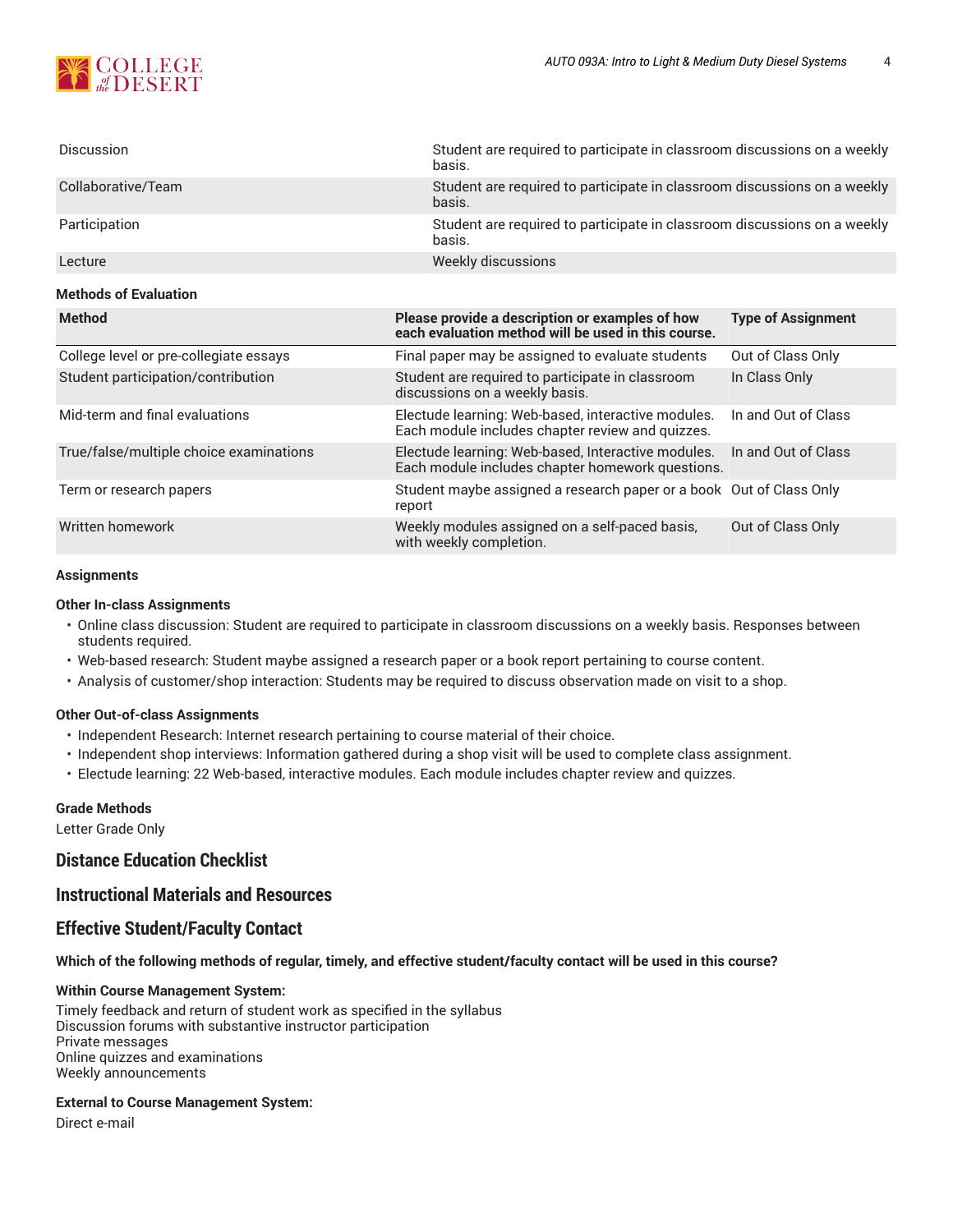

### Briefly discuss how the selected strategies above will be used to maintain Regular Effective Contact in the course.

During the course, students and instructor interaction is on a weekly basis, however, students can contact the instructor for more assistance as needed

## **Online Course Enrollment**

**Maximum enrollment for online sections of this course** 35

## **Other Information**

## **MIS Course Data**

**CIP Code** 47.0604 - Automobile/Automotive Mechanics Technology/Technician.

**TOP Code** 094800 - Automotive Technology

**SAM Code** C - Clearly Occupational

**Basic Skills Status** Not Basic Skills

**Prior College Level** Not applicable

**Cooperative Work Experience** Not a Coop Course

**Course Classification Status** Credit Course

**Approved Special Class** Not special class

**Noncredit Category** Not Applicable, Credit Course

**Funding Agency Category** Not Applicable

**Program Status** Program Applicable

**Transfer Status** Not transferable

**Allow Audit** No

**Repeatability** No

**Materials Fee** No

**Additional Fees?** No